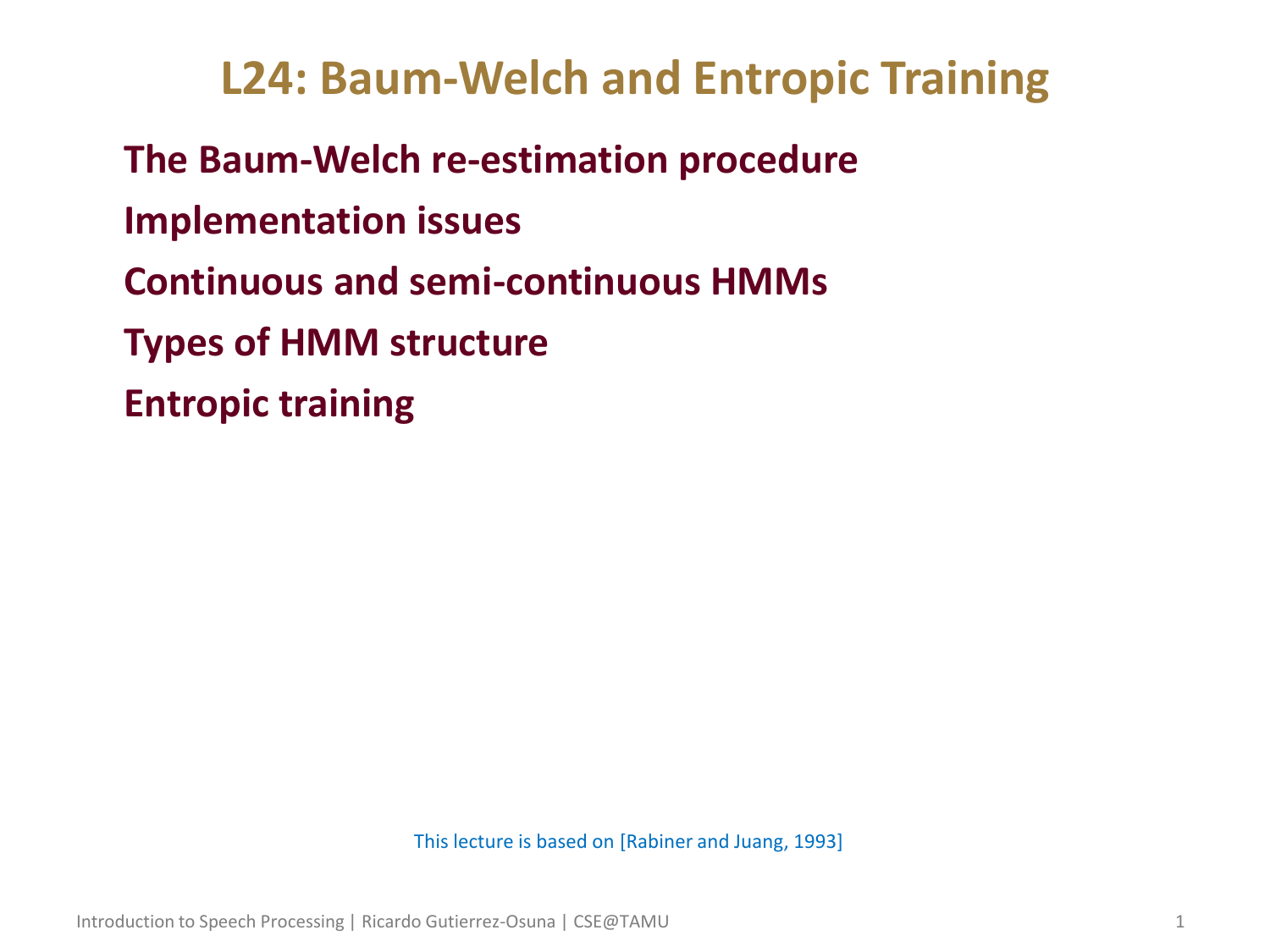# **Baum-Welsh re-estimation**

## • **Problem 3: Parameter estimation**

- The most important and difficult problem in HMMs is to estimate model parameters  $\lambda = \{A, B, \pi\}$  from data
	- HMMs are trained with a Maximum Likelihood criterion: seek model parameters  $\lambda$  that best explain the observations, as measured by  $P(O|\lambda)$
	- This problem is solved with an iterative procedure known as *Baum-Welch*, which is an implementation of the EM algorithm we discussed earlier
- $-$  As usual, we begin by defining a new variable,  $\xi_t(i,j)$

$$
\xi_t(i,j) = P\big(q_t = S_i, q_{t+1} = S_j | O, \lambda\big)
$$

which is the probability of being in  $S_i$  at time t, and  $S_i$  at time  $t + 1$ 



Introduction to Speech Processing | Ricardo Gutierrez-Osuna | CSE@TAMU 2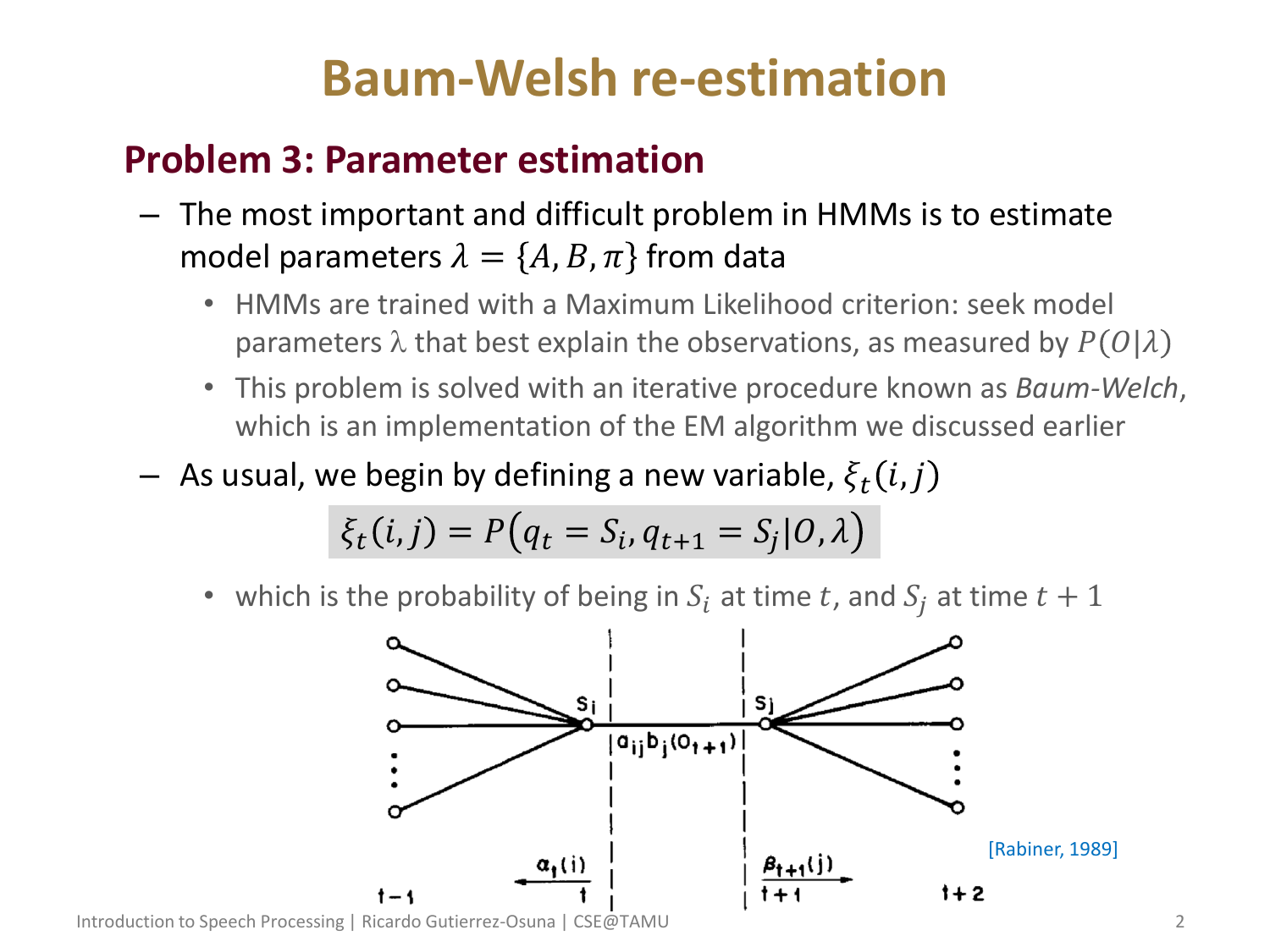- $-$  From the definition of  $\alpha_t(i)$ ,  $\beta_t(i)$  and conditional probability:  $\xi_t(i,j) =$  $P(q_t = S_i, q_{t+1} = S_j, 0 | \lambda)$  $P(O|\lambda$ =  $\alpha_t(i)$   $a_{ij}$   $b_j(o_{t+1})$   $\beta_{t+1}(j)$  $P(O|\lambda$ =  $a_t(i) a_{ij} b_j(o_{t+1}) \beta_{t+1}(j)$  $\sum_{i=1}^{N} \sum_{j=1}^{N} \alpha_t(i) a_{ij} b_j(o_{t+1}) \beta_{t+1}(j)$  $j=1$  $\overline{N}$  $i=1$
- $-$  Intuitive interpretation of  $\gamma_t(i)$  and  $\xi_t(i,j)$ 
	- First note that, since  $\gamma_t(i)$  is the probability of being in state  $S_i$  at time t given observation sequence O and model  $\lambda$ ,  $\xi_t(i,j)$  can be related to  $\gamma_t(i)$  by

$$
\gamma_t(i) = \sum_{j=1}^N \xi_t(i,j)
$$

• The sum of  $\gamma_t(i)$  over time may be interpreted as the expected number of times that state  $S_i$  is visited or, excluding time  $t = T$ , the number of transitions from  $S_i$ 

 $\sum_{l}$   $\gamma_t(i)$  $T-1$  $t=1$  $=$  "expected number of transitions from state  $S_i$  in O"

• Similarly, summation of  $\xi_t(i,j)$  from  $t=1$  to  $t=T-1$  may be interpreted as the expected number of transitions from state  $S_i$  to state  $S_j$ 

 $\sum_{i}$   $\xi_t(i,j)$  $T-1$  $t=1$  $=$  "expected number of transitions from state  $S_i$  to state  $S_j$ "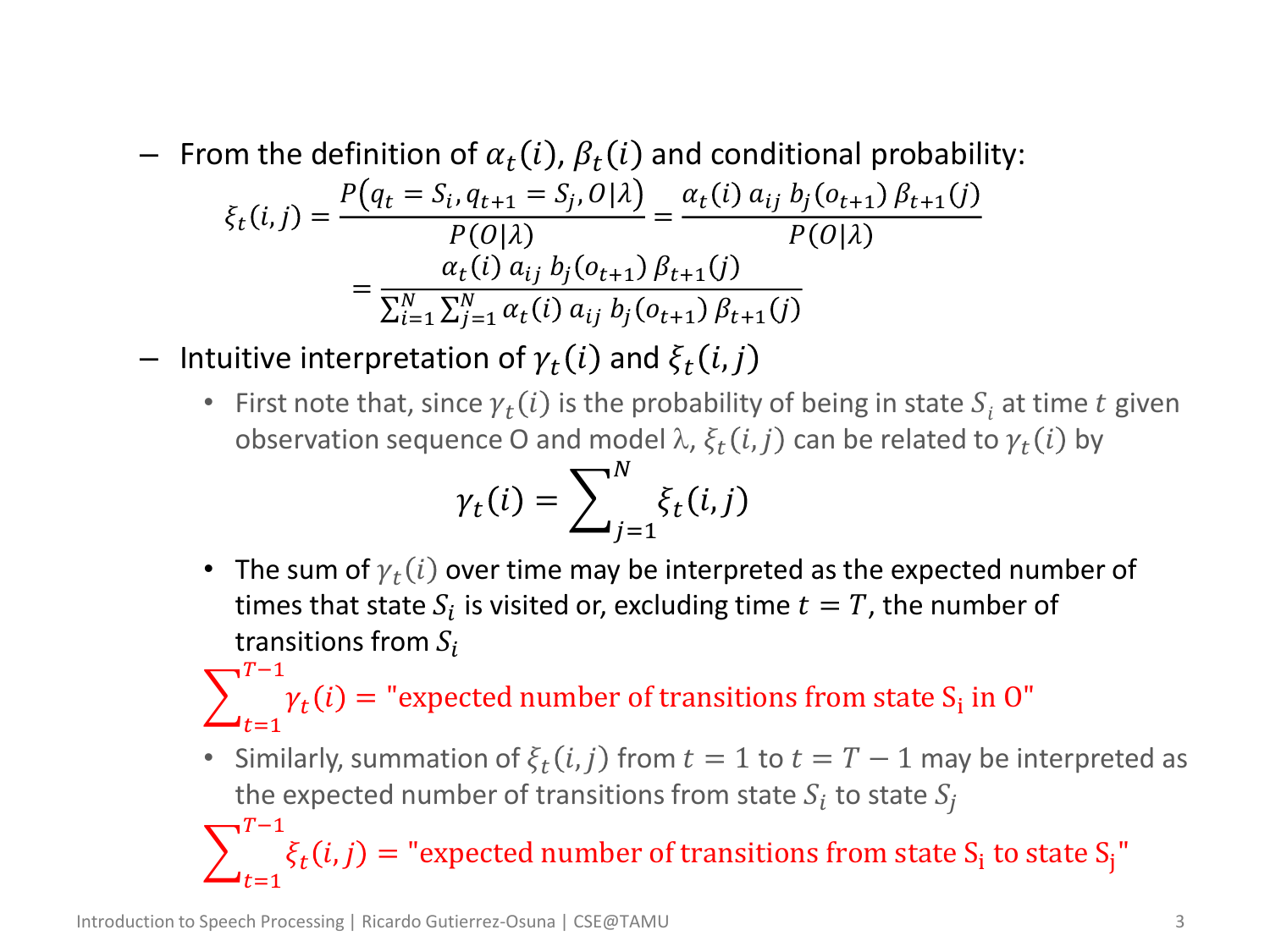#### • **Re-estimation procedure**

– Using this line of reasoning, we can produce a method to iteratively update the parameters of an HMM by simply "counting events"

 $\hat{\pi}_i$  = "expected frequency (number of times) in state S<sub>i</sub> at time  $(t = 1)$ " =  $\gamma_1(i)$ 

$$
\hat{a}_{ij} = \frac{\text{"expected number of transitions from } S_i \text{ to } S_j \text{"}}{\text{ "expected number of transitions from } S_i \text{"}} = \frac{\sum_{t=1}^{T-1} \xi_t(i,j)}{\sum_{t=1}^{T-1} \gamma_t(i)}
$$
\n
$$
\hat{b}_j(k) = \frac{\text{"expected number of times in } S_j \text{ and observing } v_k \text{"}}{\text{ "expected number of times in } S_j \text{"}} = \frac{\sum_{s.t. o_t = v_k}^{T-1} \gamma_t(j)}{\sum_{t=1}^{T} \gamma_t(j)}
$$

- where the rhs of the equations is computed from the "old" parameter values, and the lhs are the re-estimated "new" parameters
- It can be shown that each iteration of this procedure increases the likelihood of the data until a local minimum is found

$$
P\big(O|\lambda^{(new})\geq P\big(O|\lambda^{(old}\big)
$$

• This property is due to the fact that Baum-Welch is an implementation of the Expectation-Maximization algorithm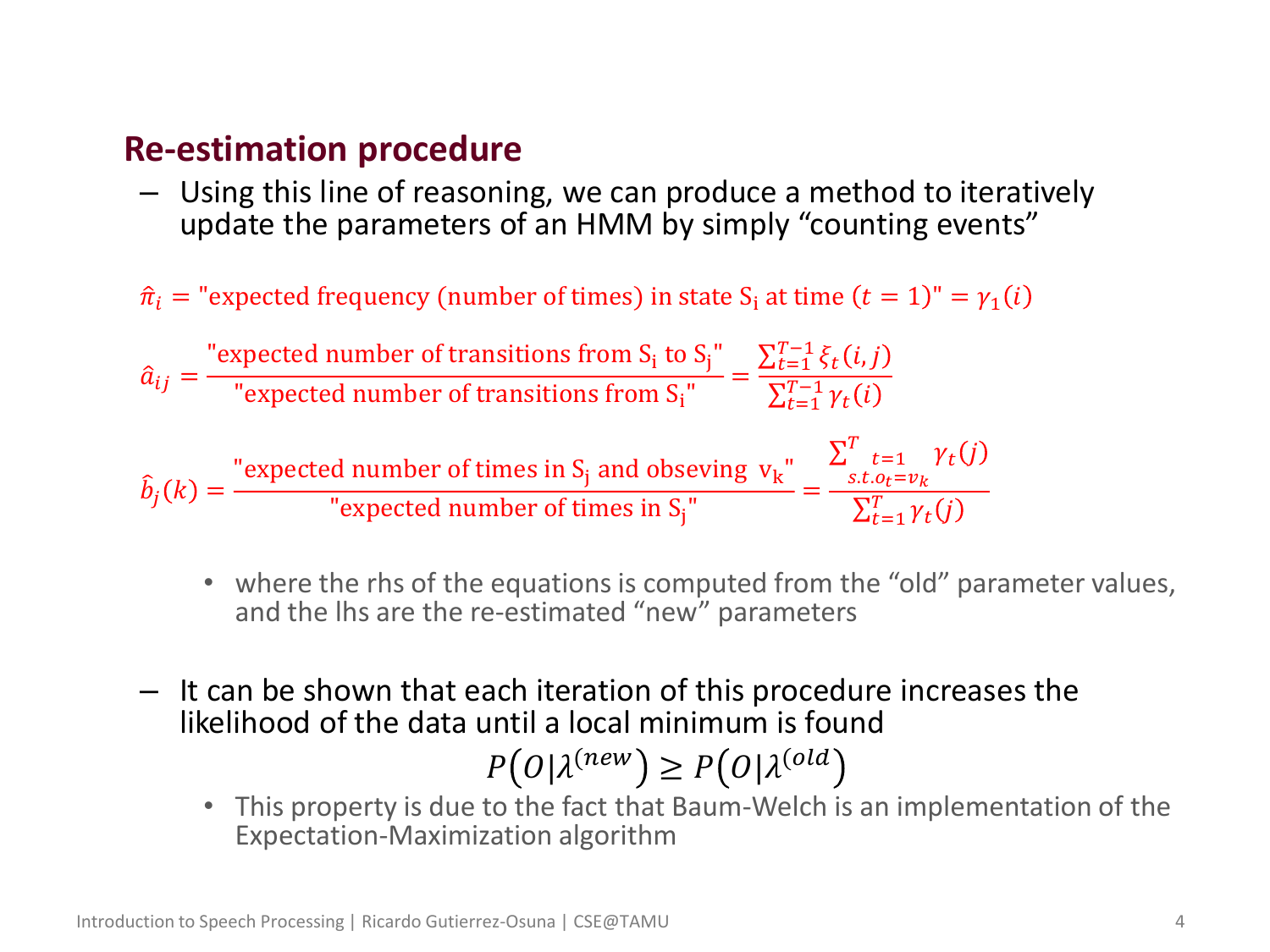#### • **Baum-Welch is "simply" an implementation of the EM algorithm where**

- The observation sequence  $O = \{o_1, o_2, o_3 ...\}$  is the observed data
- The underlying state seq.  $Q = \{q_1, q_2, q_3 ...\}$  is the missing or hidden data
- The incomplete-data likelihood is given by  $P(O|\lambda)$
- The complete-data likelihood is  $P(O,Q|\lambda)$

### • **Therefore, the auxiliary Q function from EM becomes**

$$
Q(\theta | \theta^{(i-1)}) = E_Z[logp(X, Z | \theta)|X, \theta^{(i-1)}] \Rightarrow
$$
  
 
$$
Q(\lambda | \lambda^{(i-1)}) = E_Q[logp(O, Q | \lambda)|O, \lambda^{(i-1)}]
$$

– from which the expected value  $E_{\mathcal{O}}[\cdot]$  is computed by averaging over all state sequences

$$
Q(\lambda|\lambda^{(i-1\,=E_Q[logp(O,Q|\lambda)|O,\lambda^{(i-1}]=\sum_{\forall q}logp(O,Q|\lambda)p(O,Q|\lambda)
$$

- The re-estimation formulas in the previous page can also be obtained from this auxiliary function
	- Details on this derivation can be found in [Rabiner and Juang, 1993; Bilmes, 1998]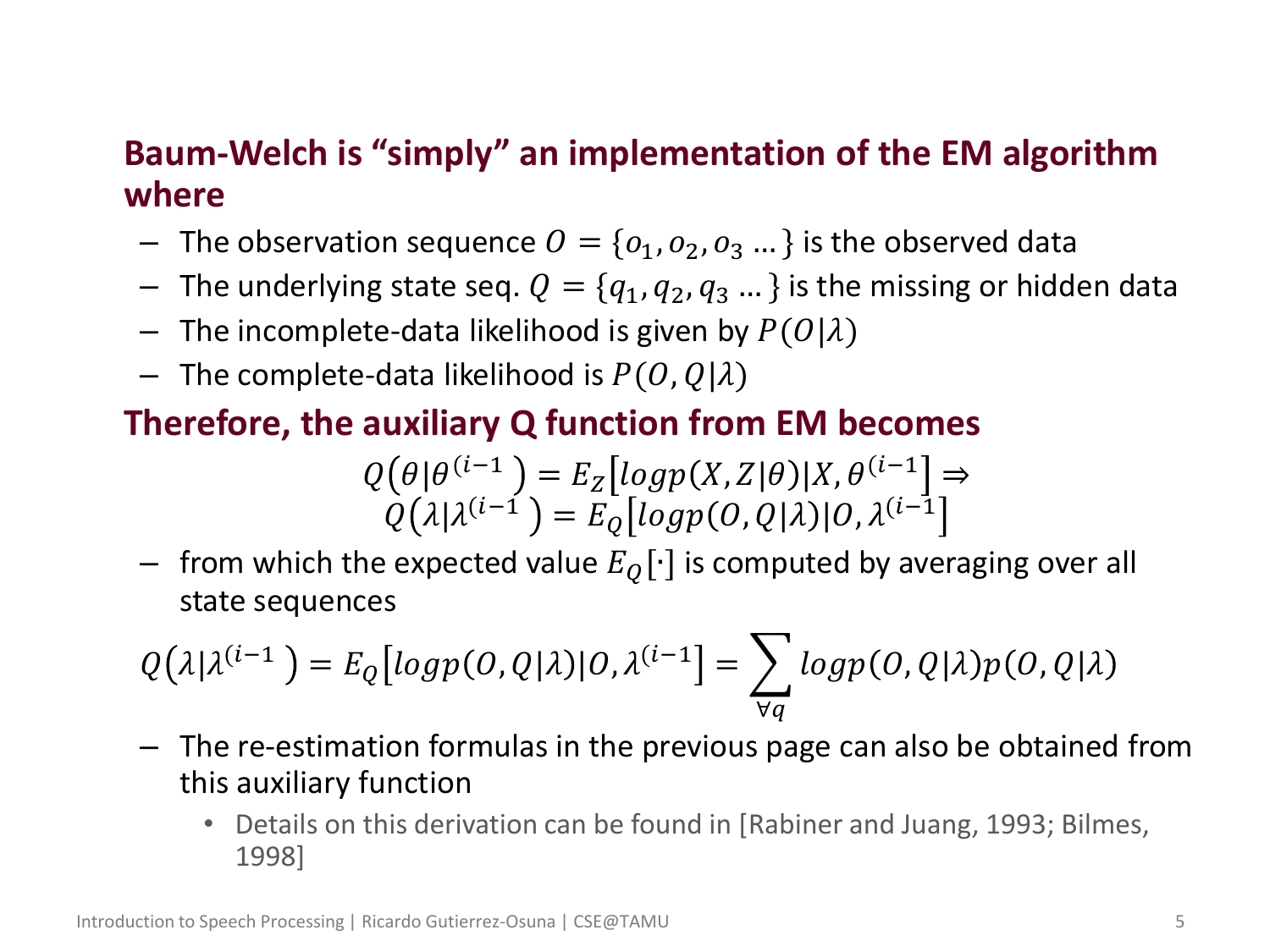# **Types of HMM structure**

## • **Ergodic vs. left-right HMMs**

- An ergodic HMM is a fully connected model, where each state can be reached in one step from every other state
	- This is the most general type of HMM, and the one that has been implicitly assumed in the previous derivations
- A left-right or Bakis model is one where no transitions are allowed to states whose indices are lower than the current state:  $a_{ij} = 0$ ;  $\forall j \leq i$ 
	- Left-right models are best suited to model signals whose properties change over time, such as speech
	- When using left-right models, some additional constraints are used, such as preventing large transitions:  $a_{ij} = 0$ ;  $\forall j \leq i + \Delta (\Delta = 3$  in the example below)





[Rabiner, 1989]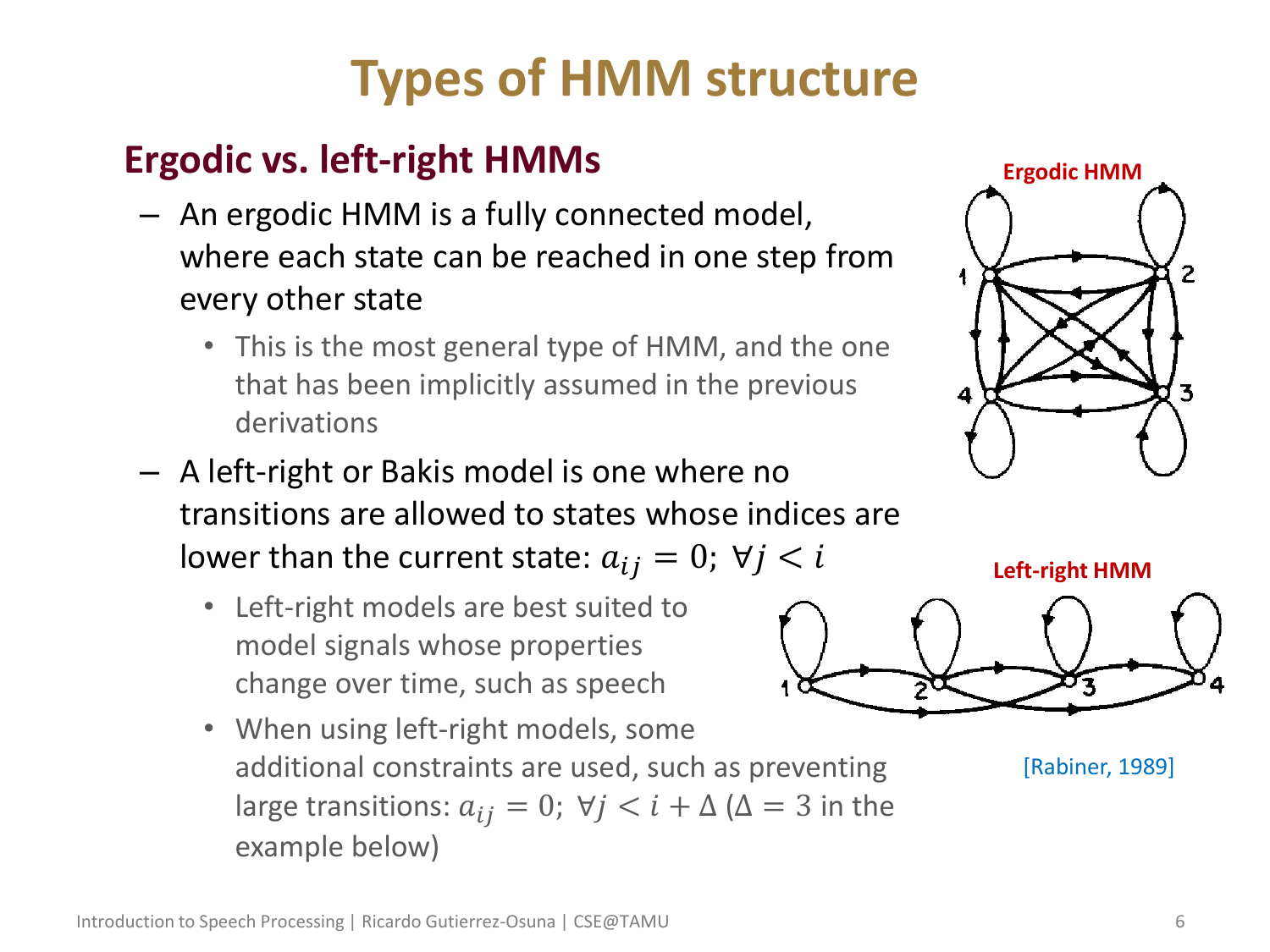### • **Null transitions**

- In the HMM models presented in these lectures, observations are associated with the states. A number of people (IBM, CMU) have used HMM models where the observations are associated with the transitions between states
- In this type of models, it has been found useful to allow transitions that produce no observations. These are called *null* transitions
- In the example below, an HMM with null transition  $\phi$  is used to model two different pronunciations for the English word "two"

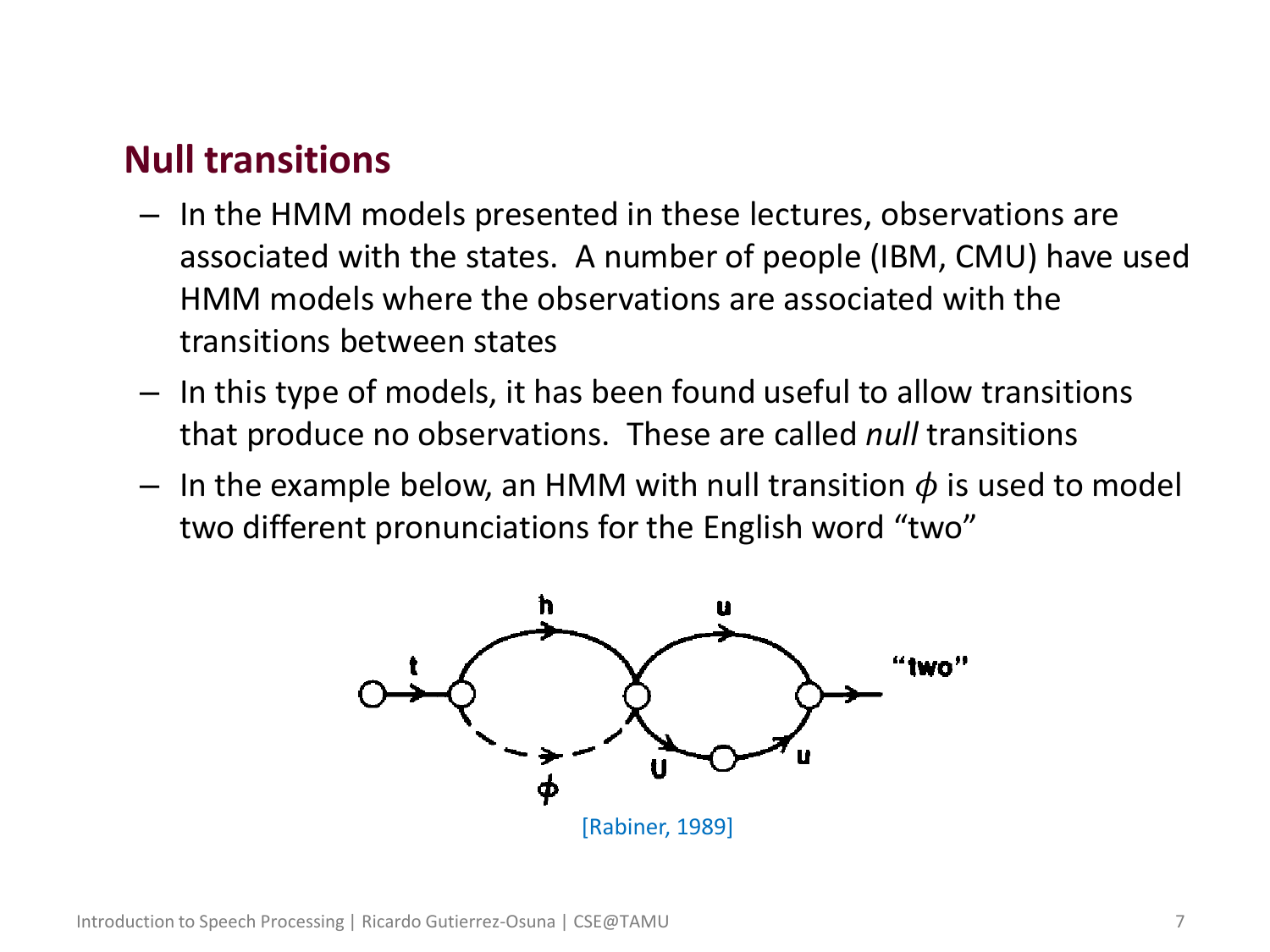# **Implementation issues for HMMs**

#### • **Scaling**

- Since  $\alpha_t(i)$  involves the product of a large number of terms that are less than one, the machine precision is likely to be exceeded at some point in the computation
- $-$  To solve this problem, the  $\alpha_t(i)$  are re-scaled periodically (e.g., every iteration t) to avoid underflow. A similar scaling is done to the  $\beta_t(i)$  so that the scaling coefficients cancel out exactly

#### • **Multiple observation sequences**

- The HMM derivation in these lectures is based on a single observation sequence. This becomes a problem in left-right models, since the transient nature of the states only allows a few observations to be used for each state
- For this reason, one has to use multiple observation sequences. Re-estimation formulas for multiple sequences can be found in [Rabiner and Juang, 1993]

#### • **Initial parameter estimates**

- How are the initial HMM parameters chosen so that the local maximum to which Baum-Welch converges to is actually the global maximum?
- Random or uniform initial values for  $\pi$  and A have experimentally been found to work well in most cases
- Careful selection of initial values for B, however, has been found to be helpful in the discrete case and essential in the continuous case. These initial estimates may be found by segmenting the sequences with k-means clustering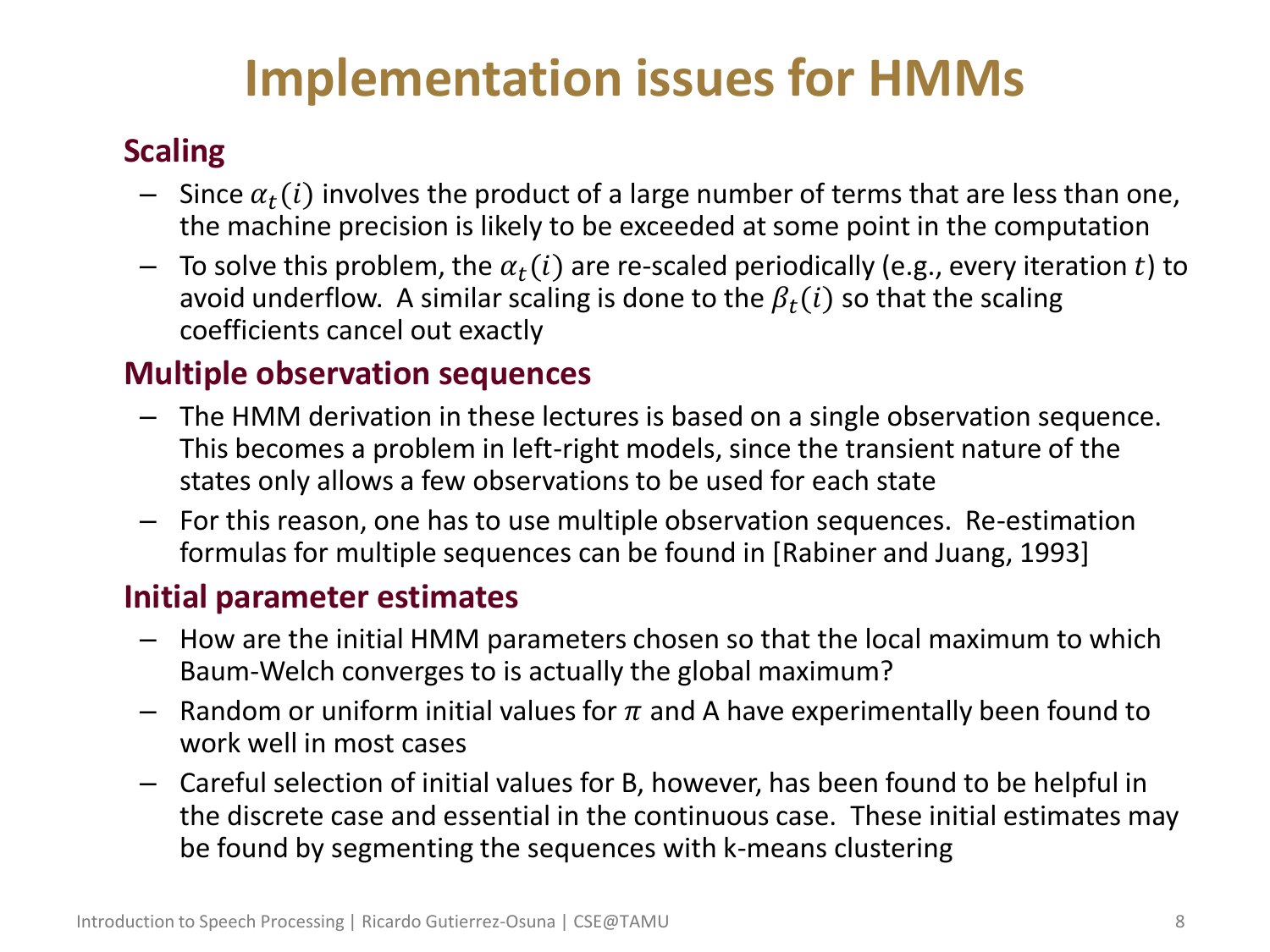#### • **The discussion thus far has focused on discrete HMMs**

- Discrete HMMs assume that the observations are defined by a set of discrete symbols from a finite alphabet
- In most pattern recognition applications, however, observations are inherently multidimensional and having continuous features

#### • **There are two alternatives to handle continuous vectors with HMMs**

- Convert the continuous multivariate observations into discrete univariate observations via a codebook (e.g., cluster the observations with k-means)
	- This approach, however, may lead to degraded performance as a result of the discretization of the continuous signals
- Employ HMM states that have continuous observation densities  $b_j(·)$ 
	- This is, in general, a much better alternative, which we explore next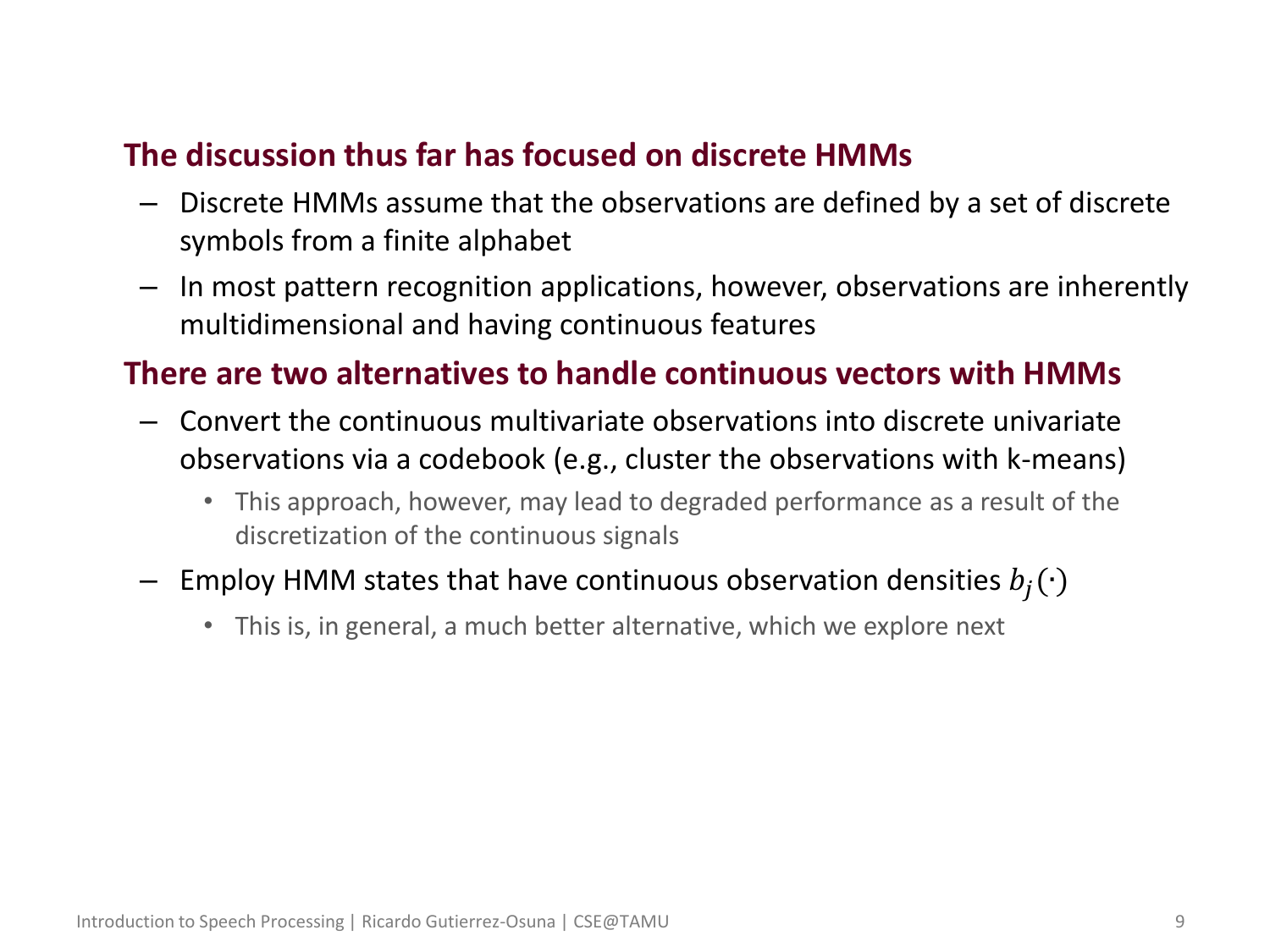#### • **Continuous HMMs model the observation probabilities with a continuous density function, as opposed to a multinomial**

- To ensure that model parameters can be re-estimated in a consistent manner, some restrictions are applied to the observation pdf
- The most common form is the Gaussian mixture model of L14

$$
b_j(o) = \sum_{k=1}^M c_{jk} N(o, \mu_{jk}, \Sigma_{jk})
$$

• where *o* is the observation vector, and  $c_{jk}$ ,  $\mu_{jk}$  and  $\Sigma_{jk}$  are the mixture coefficient, mean and covariance for the k-th Gaussian component at state  $S_j$ , respectively

#### • **The re-estimation formulas for the continuous case generalize very gracefully from the discrete HMM**

– The term  $\gamma_t(j)$  generalizes to  $\gamma_t(j, k)$ , which is the probability of being in state  $S_i$  at time t with the k-th mixture component accounting for observation  $o_t$ 

$$
\gamma_t(j,k) = \underbrace{\left[\frac{\alpha_t(j)\beta_t(j)}{\sum_{j=1}^N \alpha_t(j)\beta_t(j)}\right]}_{same\ as\ in}\underbrace{\left[\frac{c_{jk}N(o_t, \mu_{jk}, \Sigma_{jk})}{\sum_{m=1}^M c_{jm}N(o_t, \mu_{jm}, \Sigma_{jm})}\right]}_{terms\ at\ on\ the\ to\ kth\ Gaussian}
$$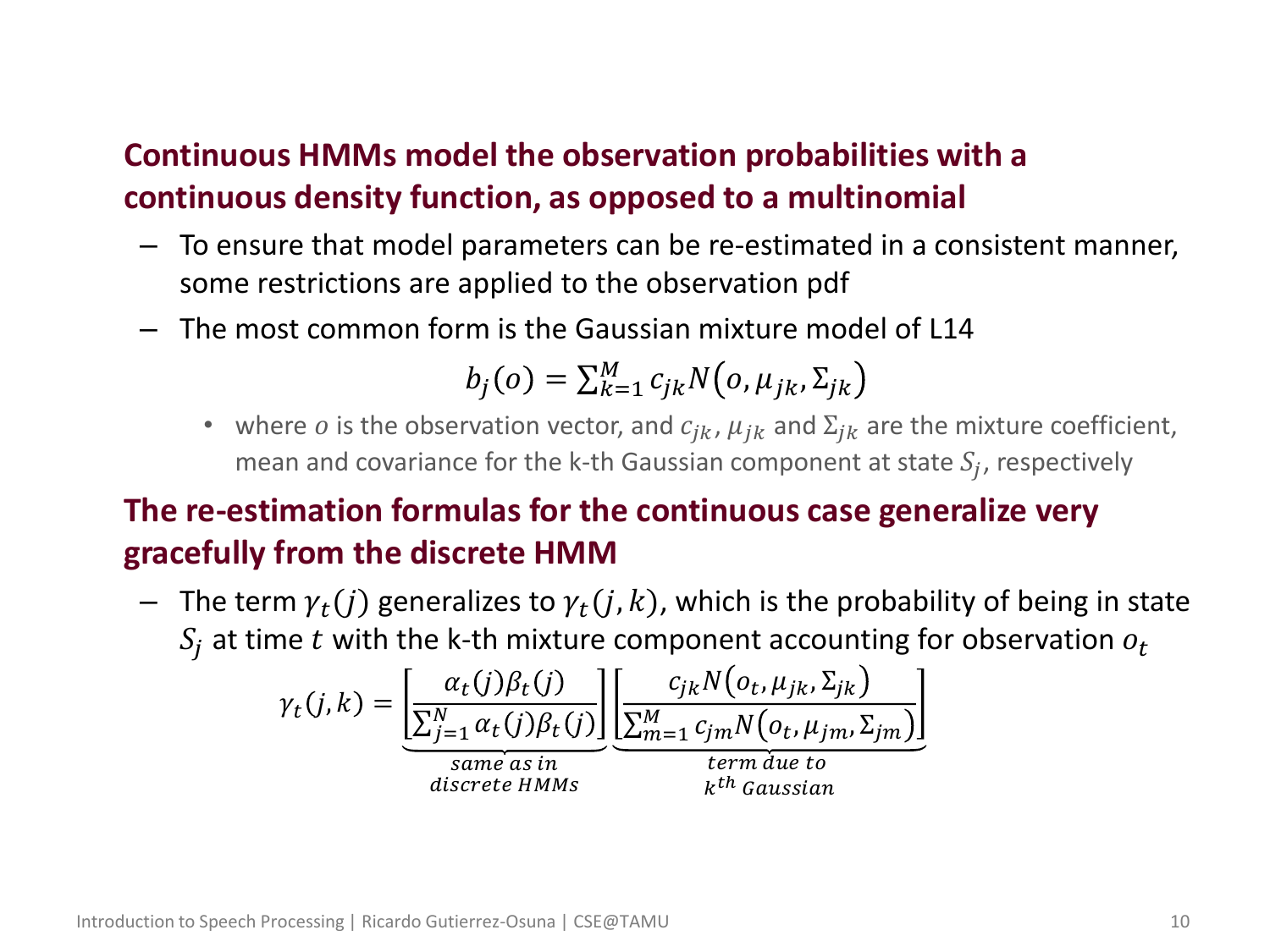#### • **The re-estimation formulas for the continuous HMM become**

$$
\bar{c}_{jk} = \frac{\sum_{t=1}^{T} \gamma_t(j,k)}{\sum_{t=1}^{T} \sum_{k=1}^{M} \gamma_t(j,k)}; \qquad \bar{\mu}_{jk} = \frac{\sum_{t=1}^{T} \gamma_t(j,k) o_t}{\sum_{t=1}^{T} \gamma_t(j,k)}; \n\bar{\Sigma}_{jk} = \frac{\sum_{t=1}^{T} \gamma_t(j,k) (o_t - \mu_{jk}) (o_t - \mu_{jk})^t}{\sum_{t=1}^{T} \gamma_t(j,k)}
$$

- The re-estimation formula for  $c_{jk}$  is the ratio between the expected number of times the system is in state  $S_i$  using the k-th mixture component, and the expected number of times the system is in state  $S_i$
- The re-estimation formula for the mean vector  $\mu_{jk}$  weights the numerator in the equation for  $c_{jk}$  by the observation, to produce the portion of the observation that can be accounted by that mixture component
	- The re-estimation formula for the covariance term can be interpreted similarly
- The re-estimation formula for the transition probabilities aij is the same as in the discrete HMM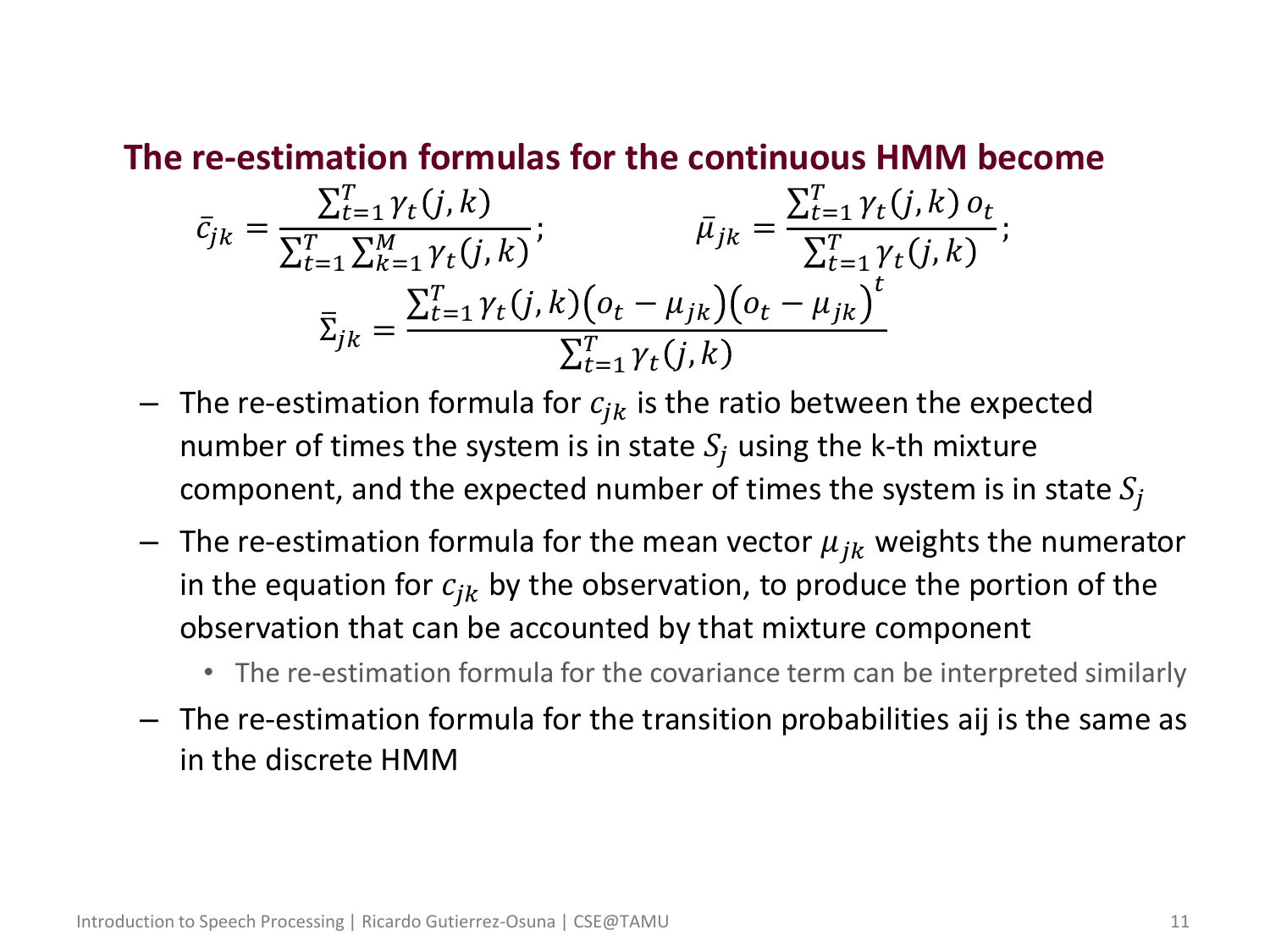# **Semi-continuous HMMs**

## • **Continuous HMMs avoid the distortions introduced by a discrete codebook, but this comes at a price**

- A large number of mixtures are generally required to improve the recognition accuracy as compared to D-HMMs [Huang, 1992]
- As a result, the computational complexity of C-HMMs increases considerably with respect to D-HMMs
- In addition, the number of free parameters increases significantly, which means that a larger amount of training data is required to properly train the model

## • **Semi-continuous HMMs (SC-HMMs) represent a compromise between discrete and continuous HMMs**

- In SC-HMMs, the observation space is modeled with a Gaussian mixture whose components  $(\mu, \Sigma)$  are shared by all HMM states
- Each state in the HMM, though, is allowed to have a different mixing coefficient  $c_{jk}$  for each of the k Gaussian components in the "common" mixture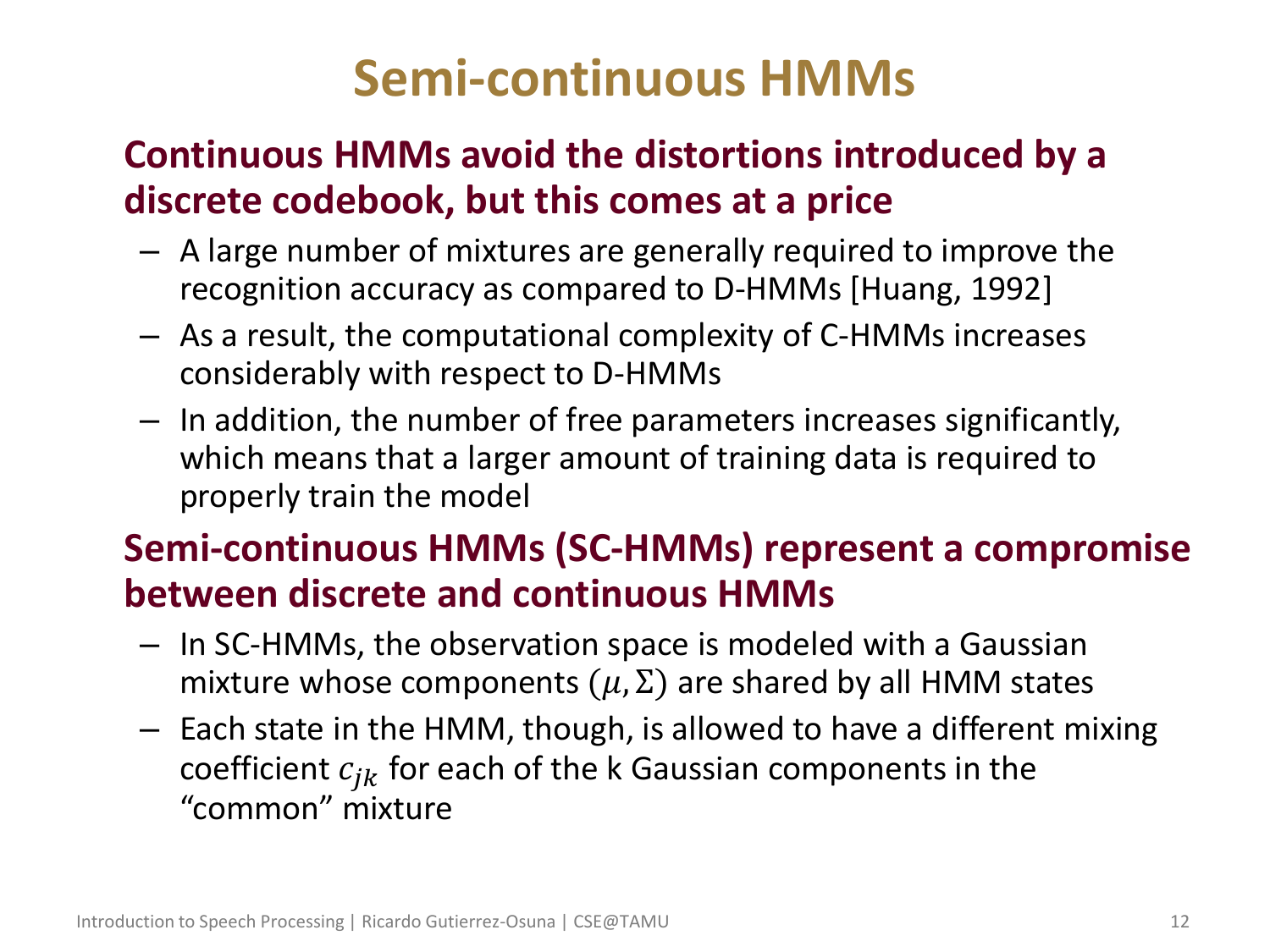# **Entropic training**

### • **Selecting the HMM model structure**

- Given that the process being modeled by an HMM is hidden, how can an appropriate model structure be selected?
	- In most cases, this is achieved by training several models with different structures and selecting the best one through cross-validation
- Nonetheless, even after an appropriate model is selected, conventional training (Baum-Welch) leads to HMMs that are too ambiguous, too difficult to interpret
	- In an HMM it is not rare to find many slightly different state sequences that are virtually equally likely. The Viterbi sequence, for instance, may represent only a small fraction of the total probability mass

### • **An alternative procedure, known as entropic training, can be used to learn sparse HMM models**

- Conventional HMM training (Baum-Welch) is based on a Maximum Likelihood criterion: find model parameters  $\lambda = \{A, B, \pi\}$  that maximize the likelihood of the observation sequence  $P(O|\lambda)$
- Entropic training is based on a MAP criterion  $\lambda = argmax P(\lambda|0)$  with a prior term  $P(\lambda)$  that favors low-entropy multinomials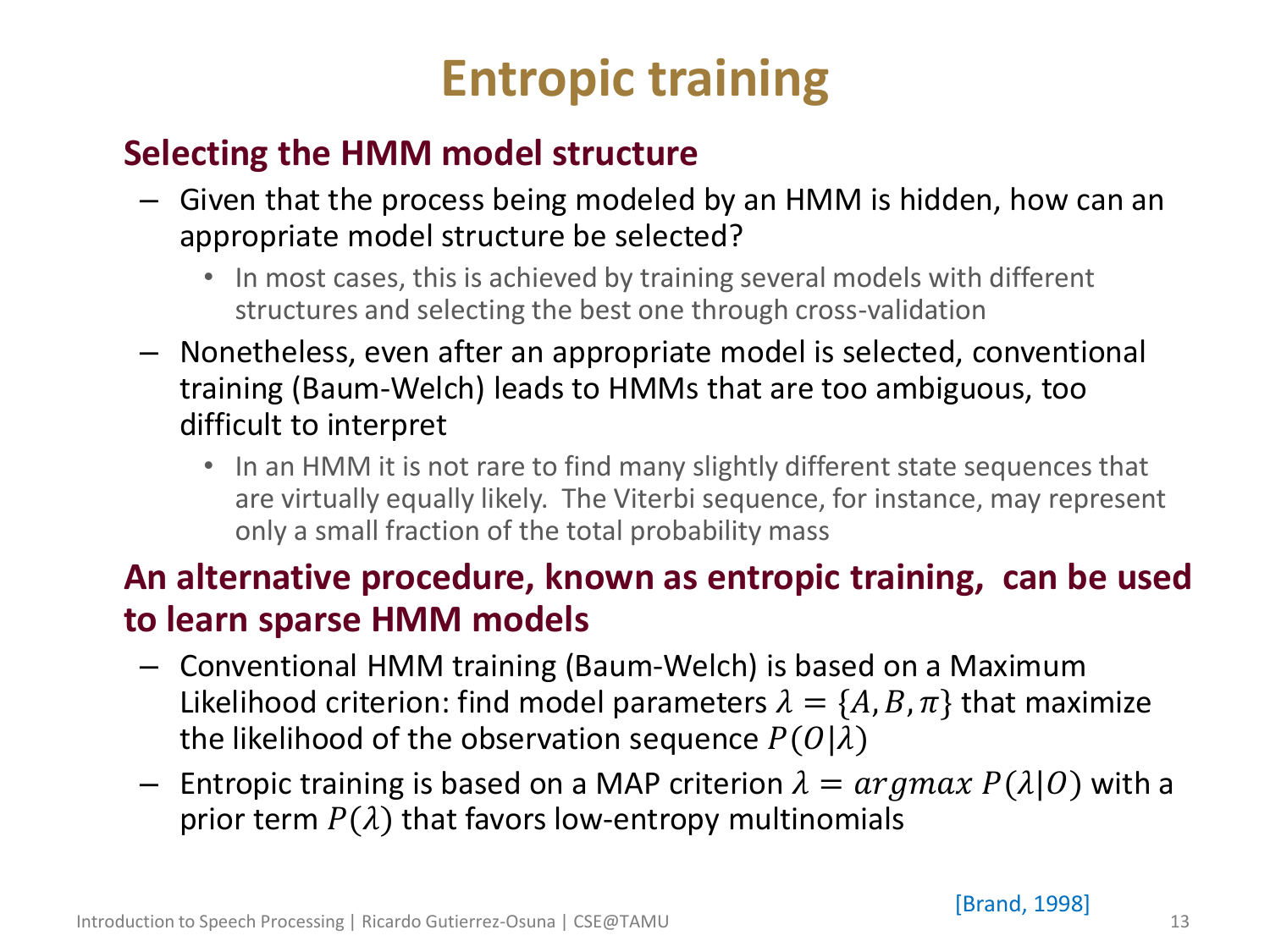#### • **The prior term employed by entropic training is expressed by**

 $P_e(\theta) = e^{-H(\theta)} = \exp\left[\sum_{i=1}^N \theta_i \log \theta_i\right] = \prod_{i=1}^N \theta_i^{\theta_i}$  $i=1$ 

– where  $\theta_i$  are multimodal parameters, such as the set of transition probabilities  $a_{ij}$  from a state, or the mixture coefficient in a GMM



#### This prior favors multinomials that have low entropy  $H(\boldsymbol{\theta})$

- The highest entropy multinomial is a uniform histogram
	- This is called a "non informative" prior because it does not tell us anything about the parameter value
- The lowest entropy corresponds to a histogram where all but one bin are zero
	- This histogram has no uncertainty: only one parameter value is possible



Introduction to Speech Processing | Ricardo Gutierrez-Osuna | CSE@TAMU 14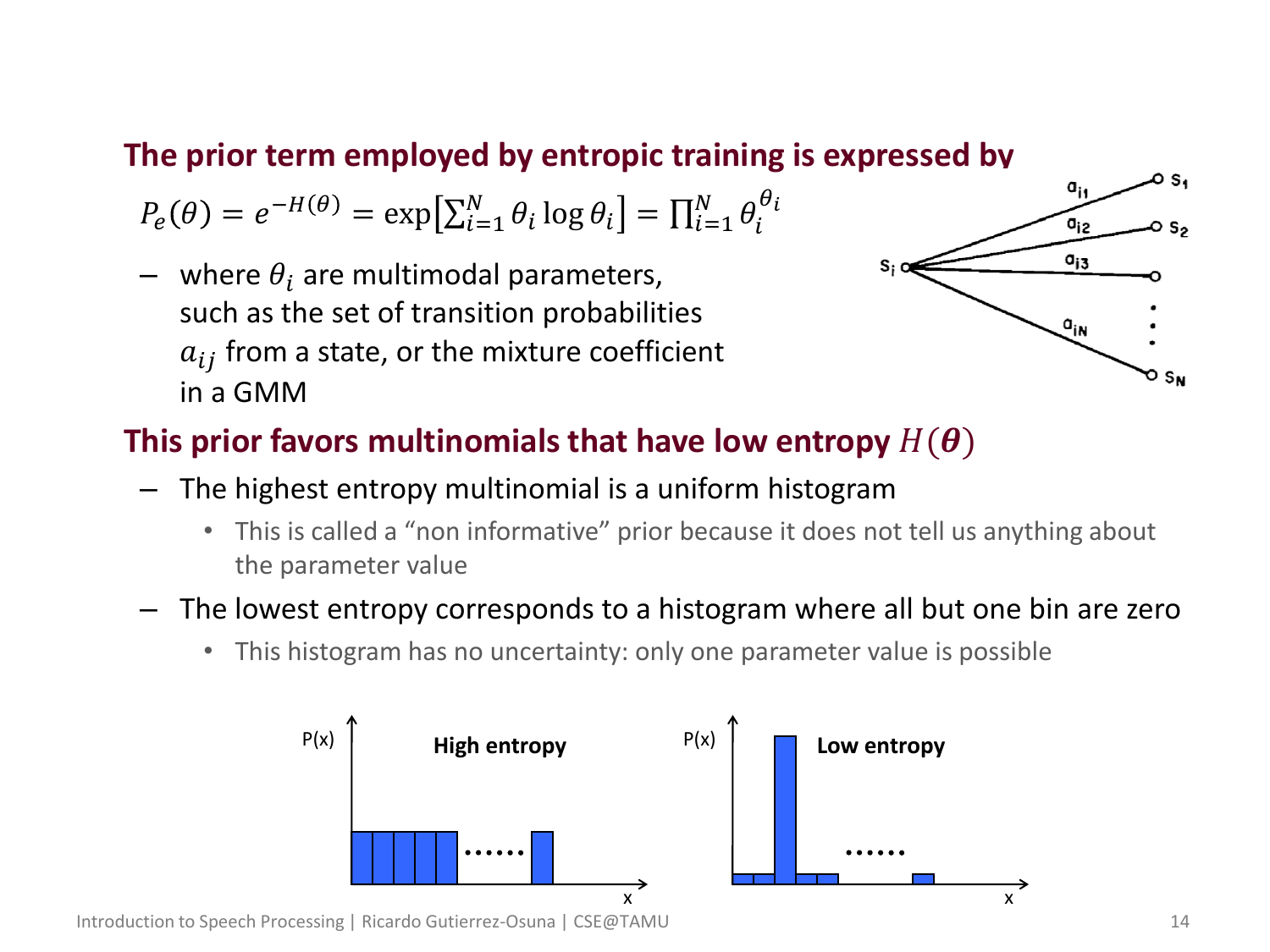## Assume that you are given a collection of events  $\{\boldsymbol{\omega}_i\}$ , where  $\boldsymbol{\omega}_i$  is the # occurrences of the i-th event in the multinomial

 $-$  The likelihood of the collection of events  $\omega_i$  given multinomial  $\theta_i$  is

$$
P(\omega|\theta) = \prod_{i=1}^{N} \theta_i^{\omega_i}
$$

## • **Merging the entropic prior with the posterior leads to the following MAP objective function**

$$
\underbrace{P(\theta|\omega)}_{posterior} \propto \underbrace{P_e(\theta)}_{prior} \underbrace{P(\omega|\theta)}_{likelihood} \propto \left[\prod_{i=1}^{N} \theta_i^{\theta_i}\right] \left[\prod_{i=1}^{N} \theta_i^{\omega_i}\right] = \prod_{i=1}^{N} \theta_i^{\theta_i + \omega_i}
$$

- The MAP solution represents a compromise between the prior and the likelihood
	- If there is sufficient training data, the term  $\theta_i + \omega_i$  is dominated by  $\omega_i$ (note that  $\omega_i$  represents an event "count", whereas  $\theta_i$  is a probability,) and the MAP solution converges to the Maximum Likelihood solution
	- If the training data is scarce, the term  $\theta_i + \omega_i$  will be dominated by  $\theta_i$ , and the MAP solution will converge to the Minimum Entropy solution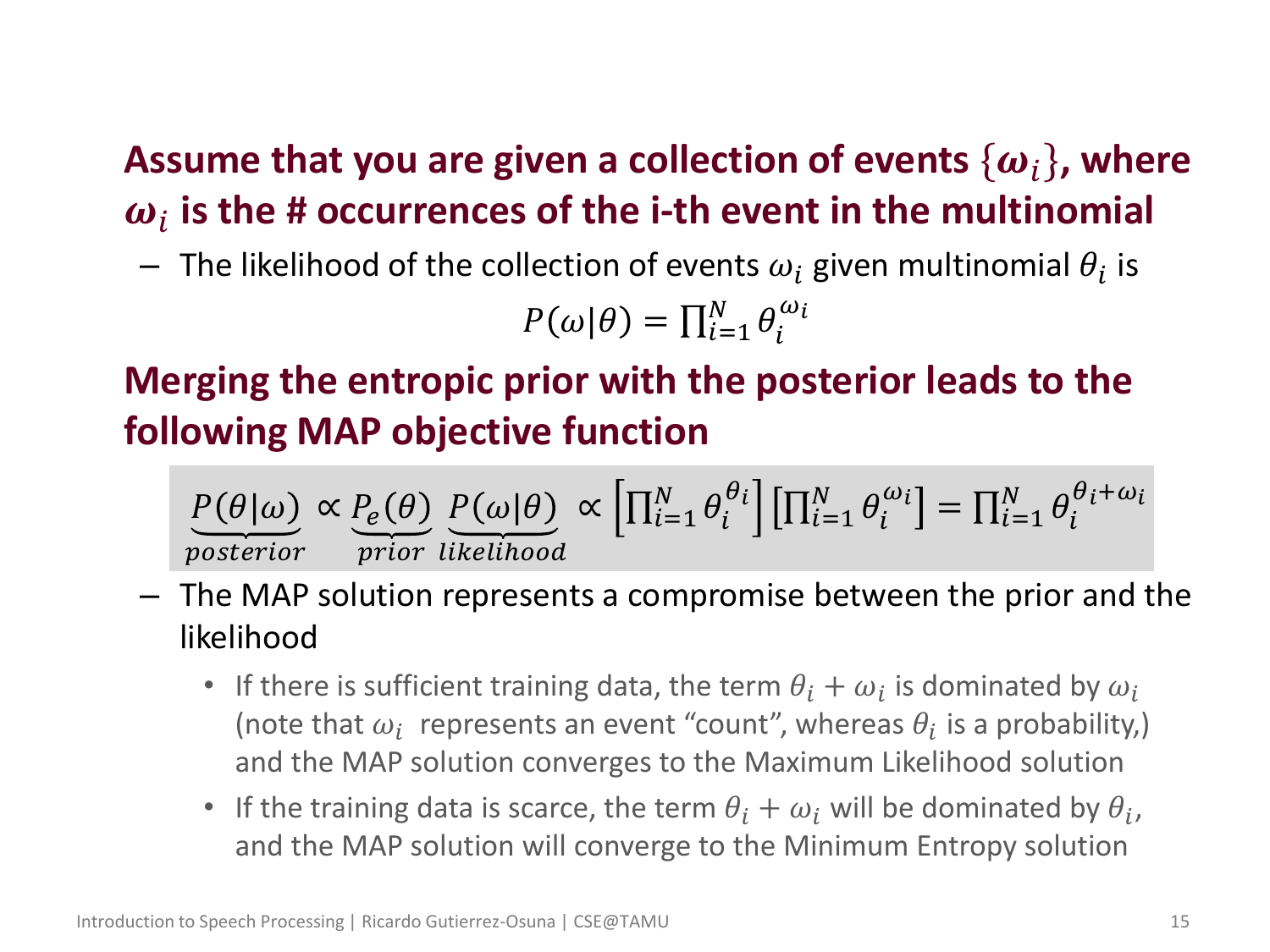$-$  To find the optimal model parameters  $\theta_i$ , we set the derivative of the log-posterior to zero using a Lagrange multiplier  $\rho$  to ensure  $\sum_i \theta_i = 1$ 

$$
\frac{\partial \log P(\theta|\omega)}{\partial \theta_i} = \frac{\partial}{\partial \theta_i} \Big[ \log \prod_{i=1}^N \theta_i^{\theta_i + \omega_i} + \rho \Big( \sum_{i=1}^N \theta_i - 1 \Big) \Big] = 0
$$
  

$$
\sum_{i=1}^N \frac{\partial}{\partial \theta_i} \Big[ (\theta_i + \omega_i) \log \theta_i \Big] + \rho \sum_{i=1}^N \frac{\partial}{\partial \theta_i} \theta_i = 0
$$
  

$$
\frac{\omega_i}{\theta_i} + \log \theta_i + 1 + \rho = 0
$$

– This last expression defines a system of non-linear equations, whose solution can be found in [Brand, 1998]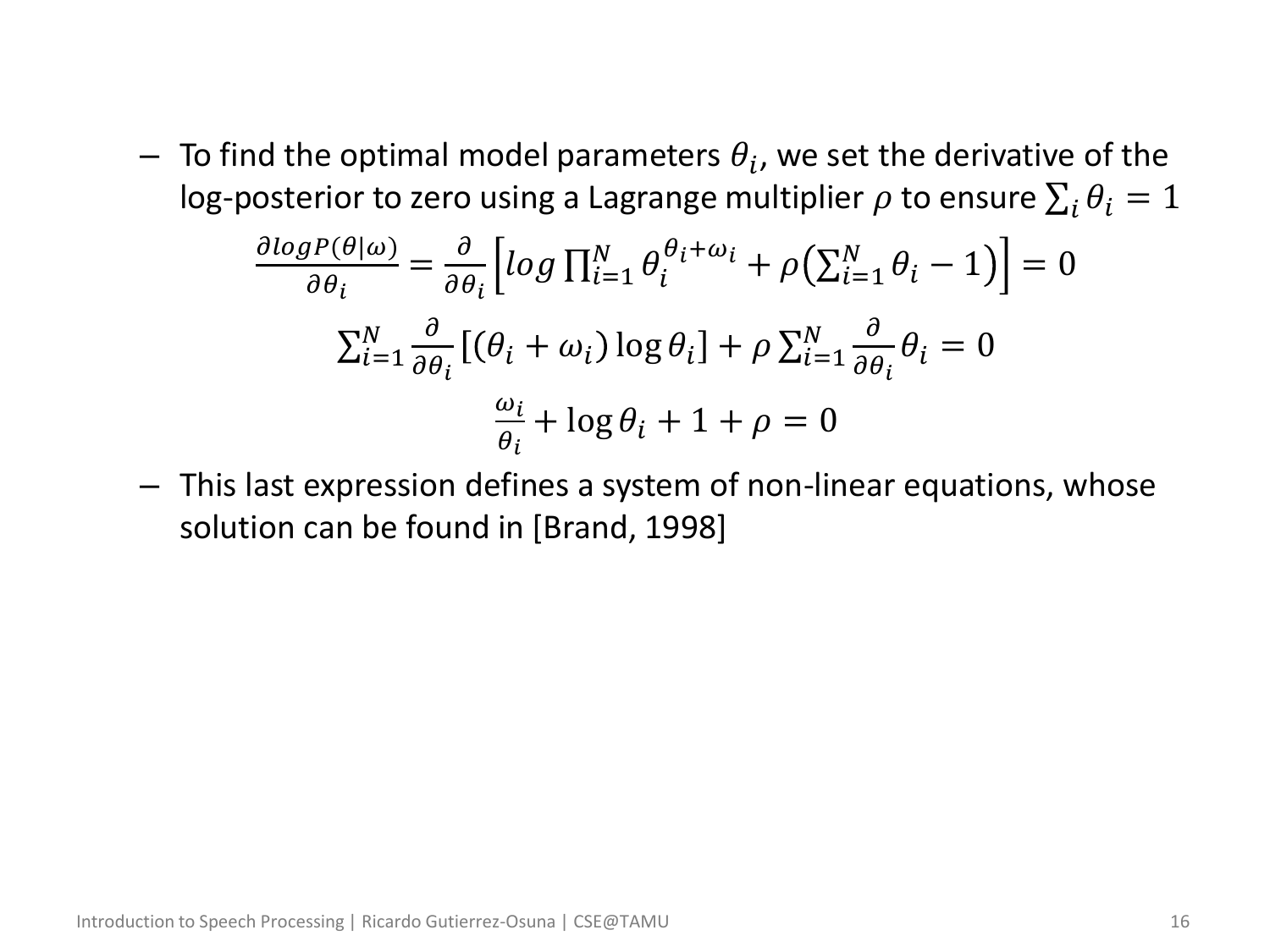#### • **Examples**

- The right viewgraph shows the posterior of a binomial (e.g., a coin toss experiment) where heads occur twice as often as tails, and  $\theta = P(H)$
- In the absence of data, the posterior favors minimum entropy: either  $\theta = 0$  or  $\theta = 1$
- As the number of coin-tosses increases, the maximum of the posterior becomes closer to the ML solution  $\theta = 2/3$
- The left viewgraph shows the asymptotic evolution of the MAP parameter estimates as the number of examples increases to  $N \to \infty$





Introduction to Speech Processing | Ricardo Gutierrez-Osuna | CSE@TAMU 17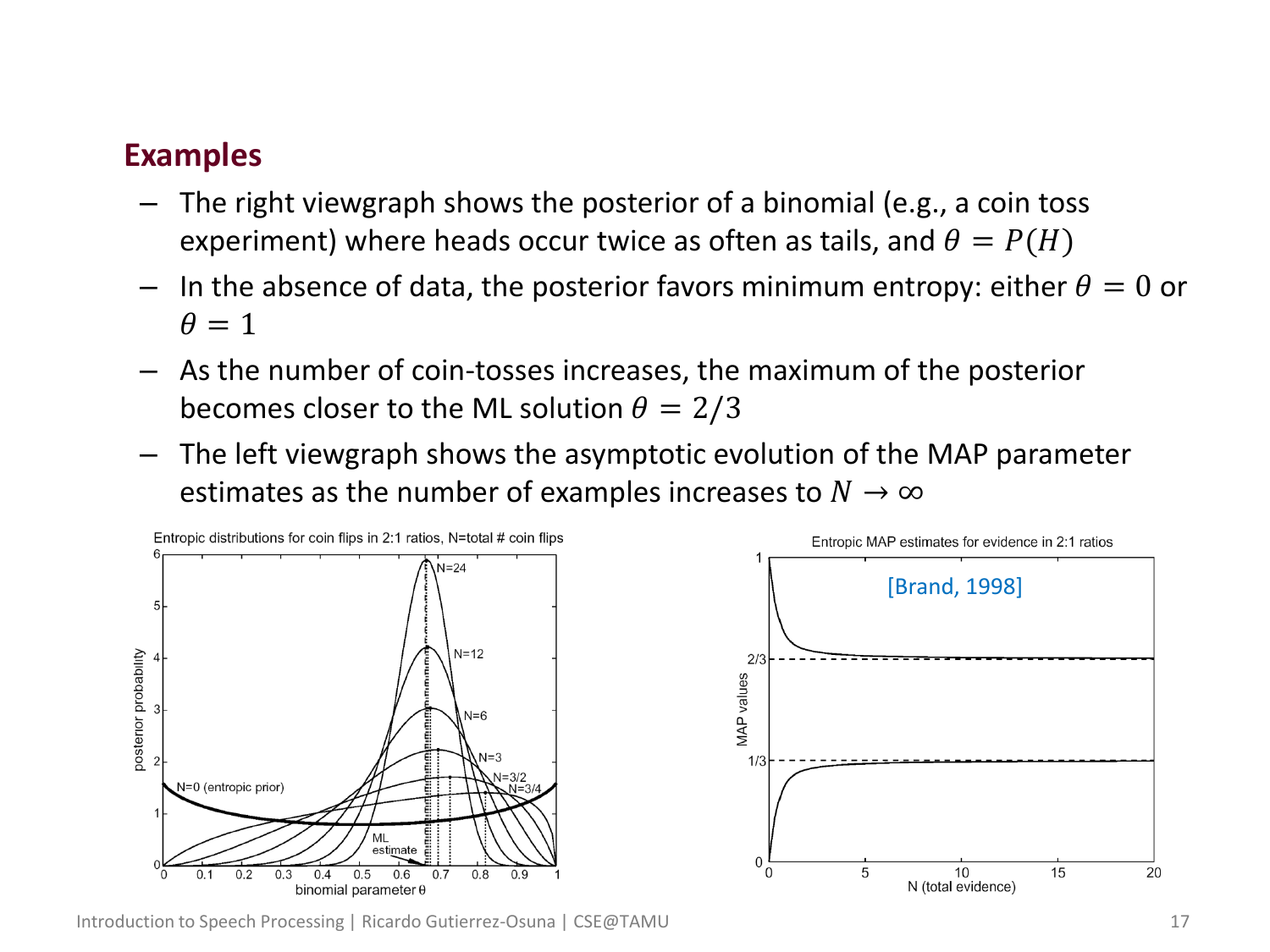### • **How is entropic training used in practice?**

– In the context of mixture modeling, the parameters  $\theta_i$  are the mixing coefficients of the different Gaussian components, and the "evidence" is the probability of each Gaussian component given the data

$$
\omega_i = \sum_{n=1}^{N_{EX}} p(c_i | x^{(n})
$$

– The figures below illustrate the results on the classical annulus problem for conventional (EM) training and entropic training. The latter leads to a more concise Gaussian Mixture Model



[Brand, 1998]